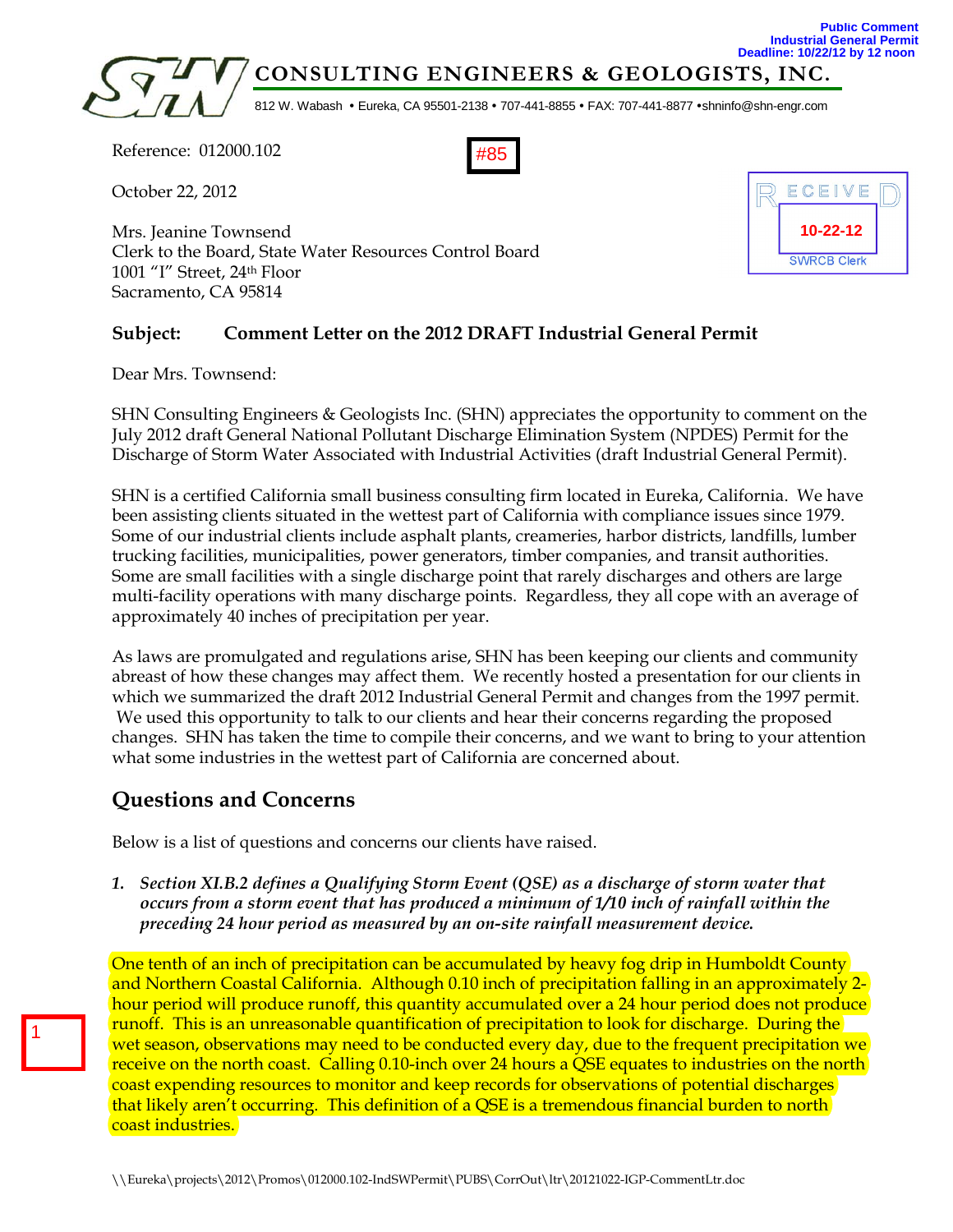Mrs. Jeanine Townsend **Comment Letter on the 2012 DRAFT Industrial General Permit**  October 22, 2012 Page 2

We recommend increasing the defined QSE to a half-inch (0.5-inch) of rainfall within the preceding 24 hour period. This is the QSE currently defined under the recently adopted construction general permit. This quantity has served the north coast well with regard to the construction general permit.

*2. We do not see any mention of Alternative Monitoring in the new 2012 Draft Industrial General Permit. Specifically, in 2010, the Ninth Circuit Court of Appeals held that storm water runoff from roads used primarily for logging where water is collected in a system of ditches, culverts, and channels, then discharged into streams and rivers constitutes a point source discharge of pollutants subject to the National Pollutant Discharge Elimination System (NPDES) permitting requirements of the federal Clean Water Act (Northwest Environmental Defense Center v. Brown, 617 F.3d 1176 (9th Cir. 2010) (NEDC).* 

In light of the *NEDC* decision, one of our clients has prepared a Notice of Intent to obtain coverage under California's General NPDES Permit for Discharges of Storm Water Associated with Industrial Activities. Also as required by the Industrial General Permit, a storm water pollution prevention plan (SWPPP) and a storm water monitoring program (SWMP) was prepared. In order to maintain continuity between their current practices, meet the Industrial General Permit's objectives for storm water monitoring programs, and maximize water quality protection, an alternative storm water monitoring program (ASWMP) has been proposed, which will be submitted to the California Regional Water Quality Control Board (RWQCB) for approval. Alternative monitoring programs are encouraged by the current Industrial General Permit, provided they meet applicable requirements.

We hope to see language similar to the current Industrial General Permit regarding alternative monitoring in the final Industrial General Permit.

*3. The training qualifications for each Qualified Industrial Storm Water Practitioner (QISP) level are not well defined and are subjective. Specifically, the QISP I training is designed for an individual with little or no environmental background or experience, and a QISP III training is designed for environmental professionals.* 

We request a QISP level qualification including the number of years experience, similar to professional licensing requirements, should be defined.

*4. Assuming the level of effort to receive QISP training will be similar to that of the construction general permit, the cost to train a QISP I is prohibitive for north coast industries. Timber is a dying industry on the north coast; however, there are a lot of partially active timber-related facilities remaining with active notices of intent. Having a "bought and paid for" trained QISP I to monitor each discharge location for every QSE is not realistic. We understand that you are compiling the committee for the QISP training program.* 

4

3

2

2

SHN recommends either more trainer of records for remote areas to minimize the cost to acquire QISP I level training or allowing QISP III to become trainers of QISP I.

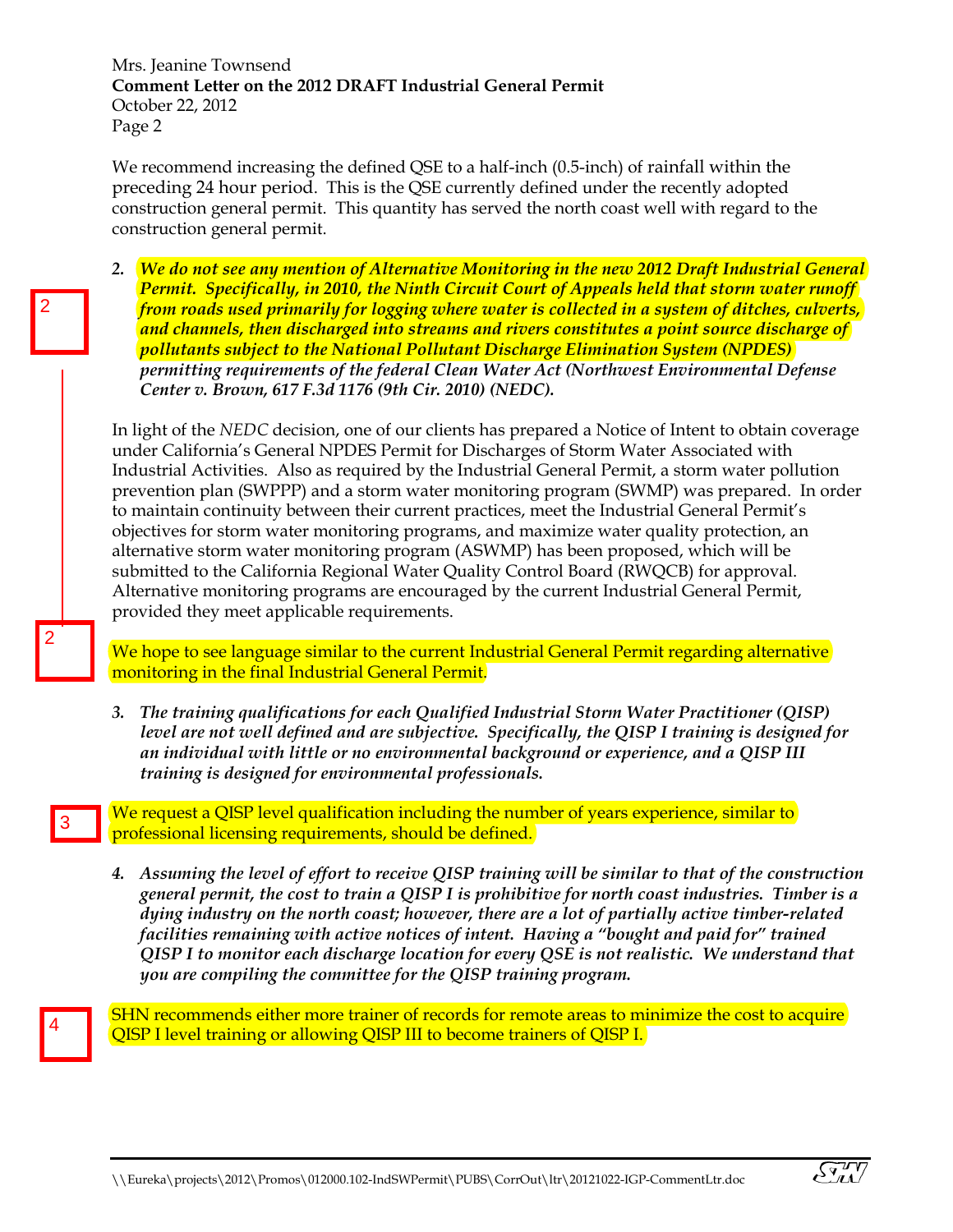#### *5. Humboldt Bay is section 303(d) listed as impaired for polychlorinated biphenyls and dioxins.*

We are concerned about the cost of the burden of proof that industries are not discharging these particular contaminants. These are extremely expensive tests to run. Further, the analytical reporting limits for dioxins are in parts per quadrillion. Octachlorodibenzodioxin (OCDD) is an environmentally prevalent congener in the dioxin family. Due to its stability and long half life, its presence is ubiquitous. However, its presence does not designate the discharger as a source of dioxin.

Sampling for 303(d) listed impairments should be associated with the potential for the facility to generate that impairment. Please make it clear that industries do not have to analyze for an impairment to prove the impairment is not a being discharged.

*6. An industrial client who currently uses the State Water Board's Stormwater Multiple Application and Report Tracking System (SMARTS) for their Industrial General Permit submittals has indicated the SMARTS system does not currently allow for submitting industrial storm water data collected over multiple days from different discharge locations. This will be a common occurrence for those facilities that have multiple discharge locations.* 

Please update the system to account for multiple discharge locations collected over multiple days.

*7. Section XI.C.6 defines sample frequency reduction requirements.* 

The permit language should suggest when that monitoring period starts. Will that be 2013? Also, language should indicate if industrial sites who can show eight (8) consecutive sampling events of no Numeric Action Levels exceedances, as defined in the draft Industrial General Permit, and having occurred just prior to the adoption date of this draft, are also eligible for a reduction of monitoring frequency. If statistical data already exists from a facility that shows compliance with the draft Industrial General Permit, the facility should not be burdened with an increase in monitoring requirements.

*8. Section XIII.C is unclear about when exactly the Level 1 ERA report is due.* 

Specifically, section XIII.C. 2 states "Within 60 days of obtaining Level 1 status, Dischargers shall complete an evaluation of the facility's SWPPP and all the industrial pollutant sources at the facility." Yet is says nothing of a submittal.

Section XIII.C.3 confusingly goes on to say "as soon as practicable, but no later than October 1 of the following reporting year," the discharger shall implement new source controls (XIII.C.3.a), revise the SWPPP (XIII.C.3.b), and submit the Level 1 ERA report with "an implementation schedule and detailed description for additional operational and/or source control BMPs and SWPPP revisions" (XIII.C.3.c). It seems Section XIII.C.3 puts the cart before the horse in that Section XIII.C.3.a and XIII.C.3.b request implementation, and Section XIII.C.3.c wants a schedule for implementation.

Please clarify if the Level 1 ERA report is due within 60 days of obtaining Level 1 status, or before October 1 of the following reporting year.

 $\widetilde{S_M}$ 

9

7

5

6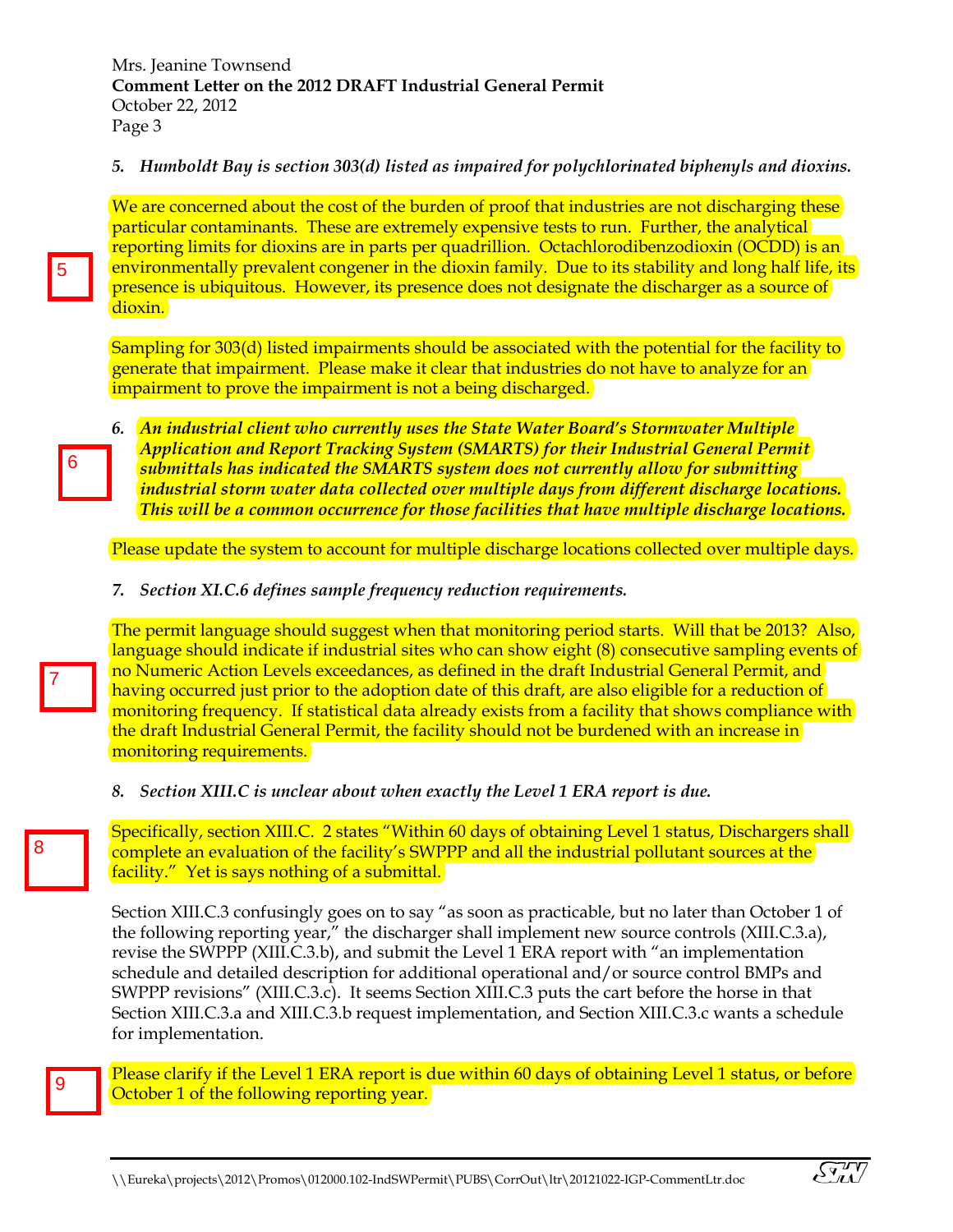Mrs. Jeanine Townsend **Comment Letter on the 2012 DRAFT Industrial General Permit**  October 22, 2012 Page 4

10

*9. In line with the comment/request also being made by California Stormwater Quality Association, SHN requests that a process similar to the BMP Implementation Extension Request (BIER) allowed for Level 2 status, also be allowed for the implementation of operational source controls identified during the Level 1 evaluation process. There are circumstances where operational source controls BMPs reasonably must occur for an additional permit year before their effectiveness can be evaluated.* 

*10. Section I.A.15 indicates that information provided to the RWQCB shall comply with the Homeland Security Act and any other federal law that concerns security in the United States.* 

The submittal of certain industrial facility chemical storage locations as indentified on site maps required to be uploaded to the public access SMARTS may compromise the intents of the Homeland Security Act. Specifically, a malicious person could use the information of chemical storage facilities to create a threat to public health or safety.

We recommend that facilities that are not comfortable disseminating the information regarding their storage of chemicals have the option to submit hardcopies of site maps to their local Regional Water Quality Control Board, or are not required to note the specific chemicals on the site map uploaded to SMARTS.

*11. Section XI.A.2.a indicates that visual observations of storm water discharge "shall be conducted during scheduled facility operating hours and within the first four (4) hours of the start of discharge; or the start of facility operations if the QSE occurs within the previous 12 hour period (storms that begin the previous night)."*

This section needs to be further qualified with the statement of "during daylight hours." Facilities that operate 24 hours a day should not be expected to search for storm water discharges and collect storm water samples in the middle of the night. Language in this section would not absolve the facility from performing basic SWPPP functions with regard to spill control and prevention, non-storm water discharge prevention, etc., but it is a health and safety issue to have persons walking around a facility at night during a storm looking for storm water discharges. This language would further prevent the subjective nature of any question that may arise in a litigious situation regarding the safety of NOT conducting the observation in the middle of the night.

11 | 12<br>| 12<br>| 12 SHN requests that Section XI.A.2.a include the language "Visual observations shall be  $12<sub>2</sub>$ conducted *during the daylight hours of* scheduled facility operating hours…"

# **Summary**

The north coast area already has a depressed economy. We believe that more time is needed to understand the ramifications of this draft Industrial General Permit, because the economical analyses of the cost implementing the current Industrial General Permit versus implementing the draft 2012 Industrial General Permit has only been evaluated on a very rudimentary level (primarily assumes one [1] discharge location). Therefore, we suggest that the cost impacts are further developed, evaluated, and factored into a final Industrial General Permit.

 $\widetilde{S_M}$